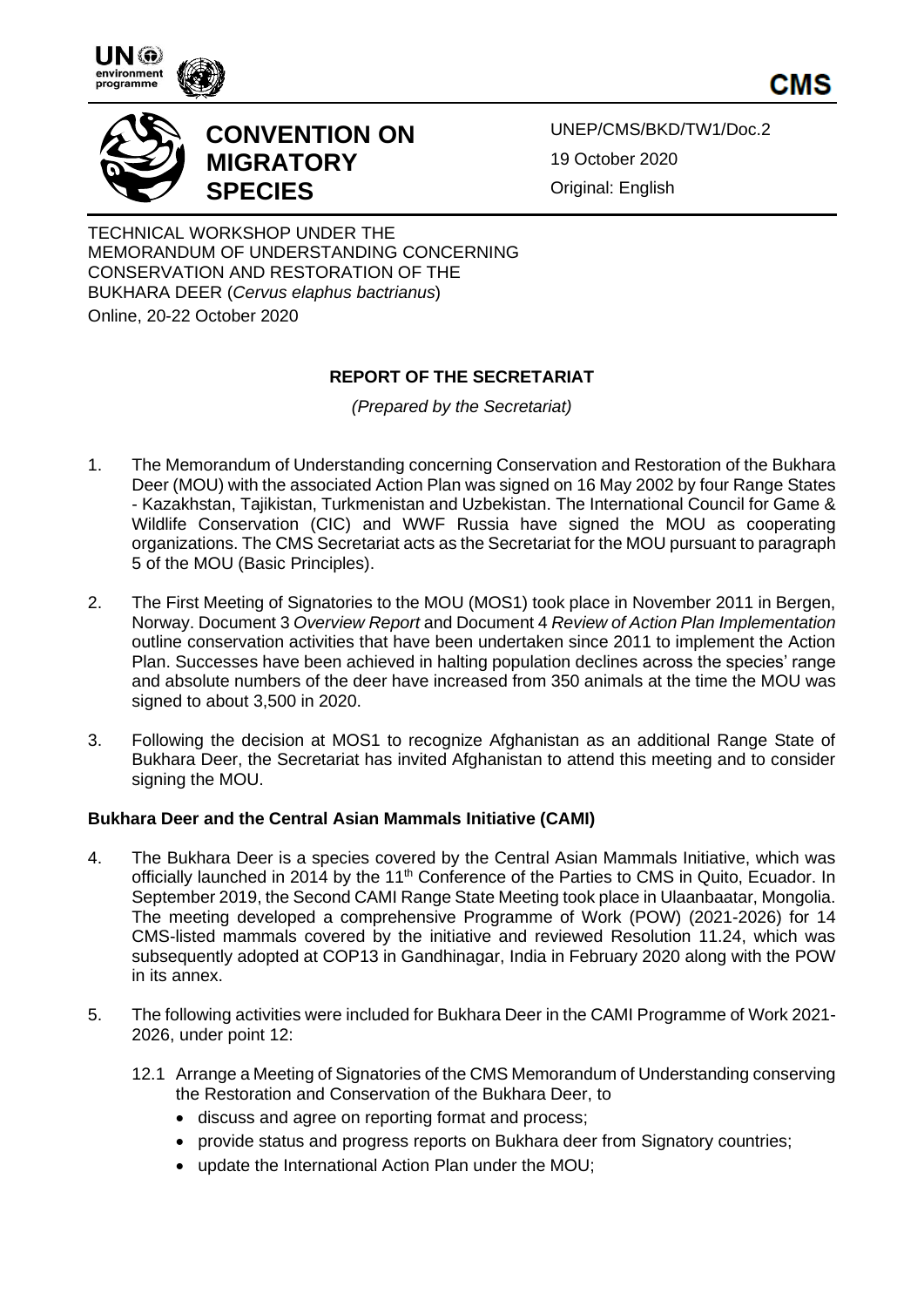- develop and agree on a system and timeframe of regular information exchange under the MOU and on the revised Action Plan implementation between Signatories and CMS.
- 12.2 Support Range States to secure funding for the implementation of the most relevant and urgent measures, outlined in the International Action Plan under the MOU as well as national plans.
- 6. Given that the Bukhara Deer MOS1 [\(UNEP/CMS/BKD1/Report\)](https://www.cms.int/bukhara-deer/en/meeting/first-meeting-signatories) decided to develop a five-year priority work programme for Bukhara Deer conservation under the MOU rather than updating the old Action Plan, the Secretariat has prepared a draft Work Programme 2021-2026 for discussion and adoption at this meeting. This follows a first effort by the Secretariat in 2012, when a draft structure of the Work Programme similar to the one adopted under the Saiga MOU, was developed in accordance with the decision of MOS1 and shared with Signatories and other stakeholders. However, no feedback from Signatories has yet been received.
- 7. During the Range State Meeting in Ulaanbaatar, Bukhara Deer Range States present expressed their interest in continuing and renewing their cooperation under the MOU. The Secretariat therefore organized the Second Meeting of the Signatories to the Bukhara Deer MOU in order to follow up on this request and the actions outlined above.
- 8. CAMI was designed to provide a common strategic framework for action at the international level to conserve migratory mammals and their habitat in the wider Central Asian region. It aims at bringing together and harmonizing implementation of existing CMS instruments and mandates as well as initiatives undertaken by other stakeholders. All Signatories of the Bukhara Deer MOU are also Range States of CAMI.
- 9. Against this backdrop, and in light of the fact that at the time of writing (two weeks prior to the meeting) only one country, the Republic of Uzbekistan, officially registered for the meeting and submitted its national report to the Secretariat, the Secretariat proposes to fully integrate the MOU in the cooperative framework provided by CAMI, which would include that:
	- a) any meetings to assess the conservation status of the Bukhara Deer and develop work programmes for the conservation of the species will be conducted in the framework of CAMI;
	- b) meetings and reporting requirements as well as reviews of implementation of the MOU will be fully aligned with CAMI Range State meeting cycles;
	- c) the Secretariat will request Signatories of the MOU to submit their national reports as part of the reporting process for CAMI;
	- d) Signatory States of the MOU will enhance their cooperation on Bukhara Deer using the CAMI framework and processes.

#### **National reports and overview report**

- 10. Paragraph 5 of the MOU invites Signatory States to provide the Secretariat with annual national reports and asks the Secretariat to distribute these reports received and compile an overview report. A draft national report format has been prepared by the Secretariat (UNEP/CMS/BKD2/Doc.6) for adoption by this meeting. The draft format will be discussed under the Item 10 of the Provisional Agenda in order to establish a final report format. As mentioned under 9. above, Signatories will be requested to submit their national reports in line with the CAMI reporting cycle, i.e. every five years.
- 11. The Signatory States have been asked to provide national reports for this meeting using the preliminary national report format adopted at MOS1. As at 10 October 2020, only Uzbekistan has submitted its national report. The report has been made available within the documentation for the Meeting as document UNEP/CMS/BKD2/Inf.5.